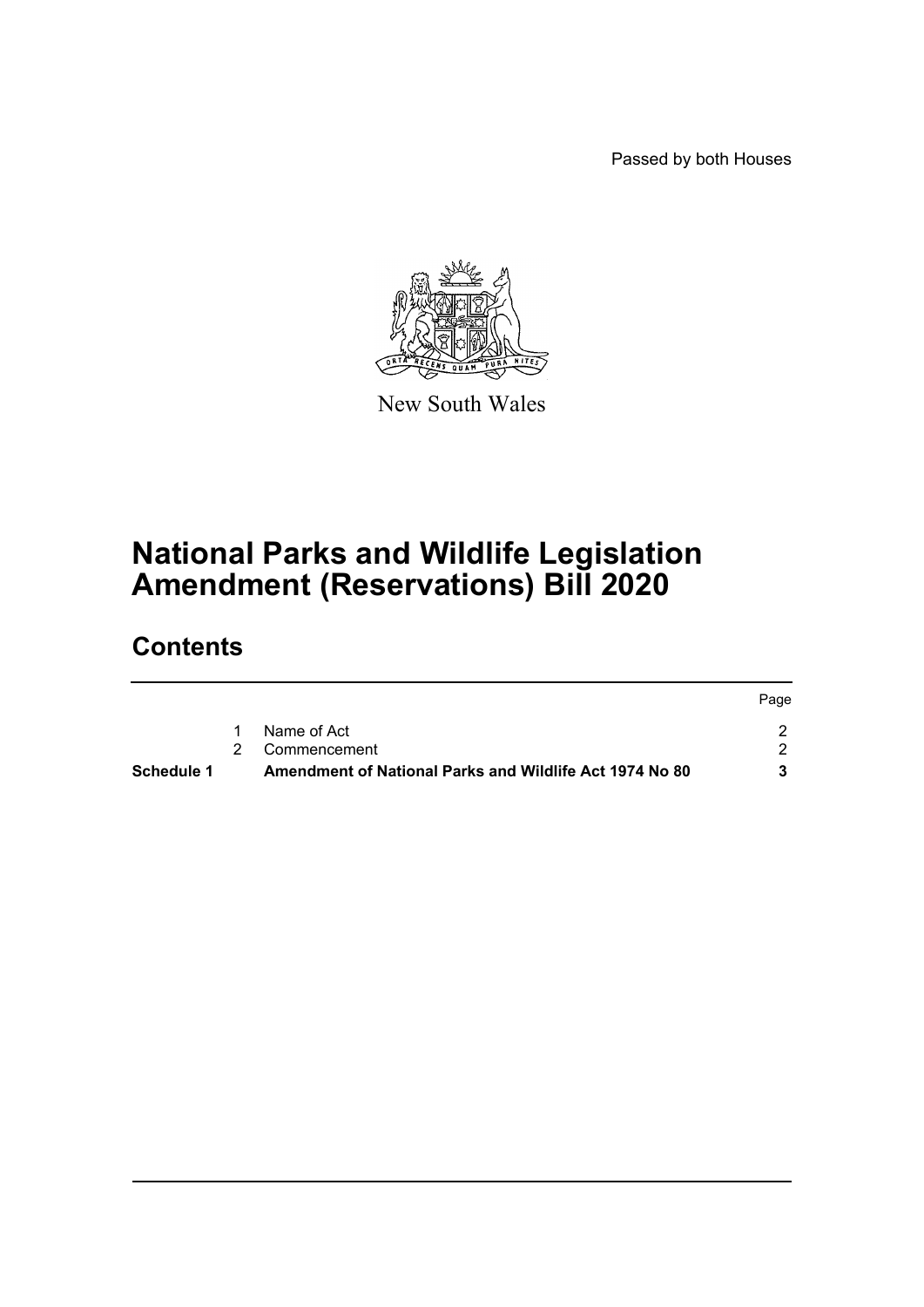*I certify that this PUBLIC BILL, which originated in the LEGISLATIVE COUNCIL, has finally passed the LEGISLATIVE COUNCIL and the LEGISLATIVE ASSEMBLY of NEW SOUTH WALES.*

*Legislative Council 2020* *Clerk of the Parliaments*

New South Wales

# **National Parks and Wildlife Legislation Amendment (Reservations) Bill 2020**

Act No , 2020

An Act to amend the *National Parks and Wildlife Act 1974* to change the reservation status of certain land.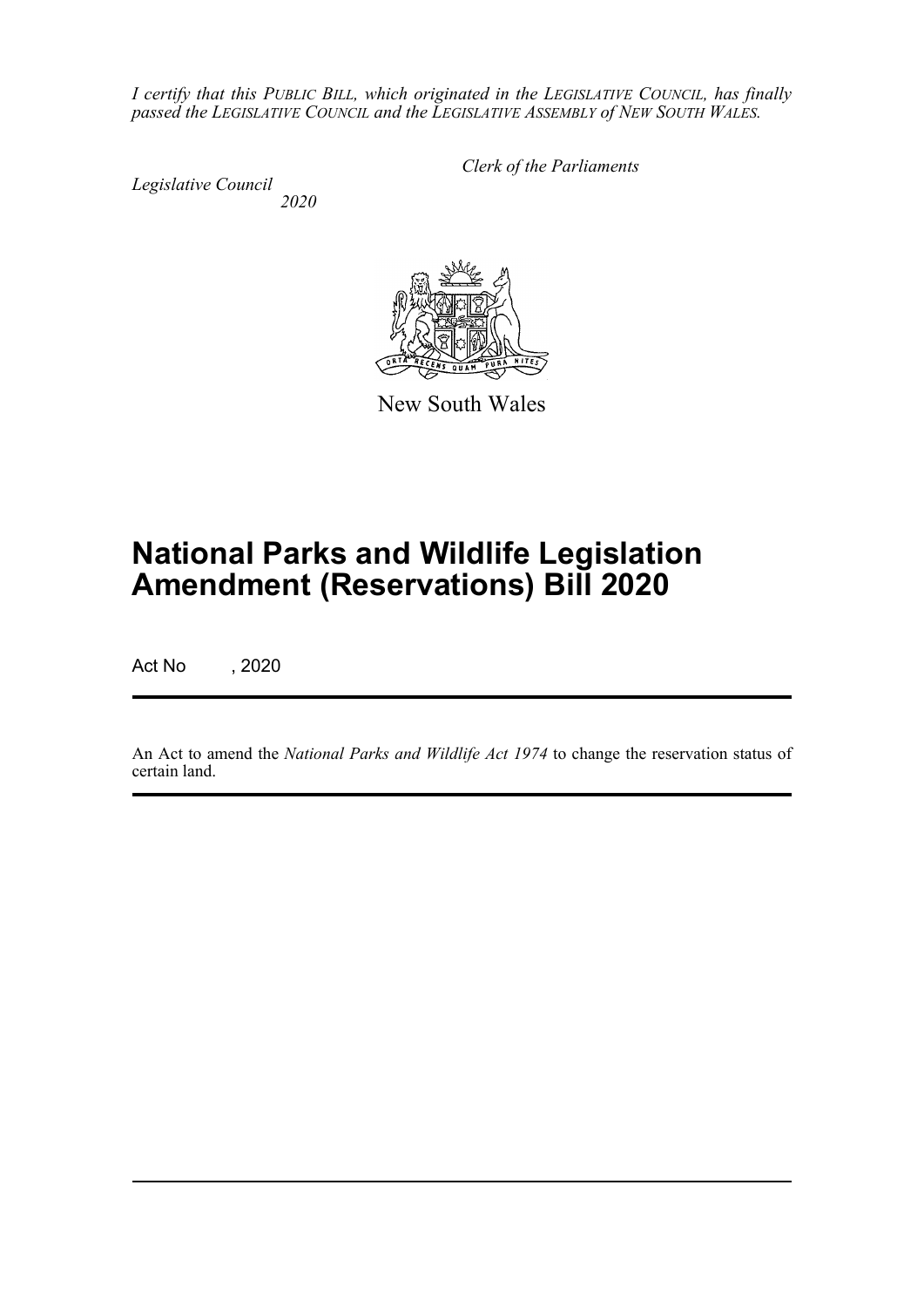National Parks and Wildlife Legislation Amendment (Reservations) Bill 2020 [NSW]

#### <span id="page-2-0"></span>**The Legislature of New South Wales enacts—**

#### **1 Name of Act**

This Act is the *National Parks and Wildlife Legislation Amendment (Reservations) Act 2020*.

#### <span id="page-2-1"></span>**2 Commencement**

This Act commences on the date of assent to this Act.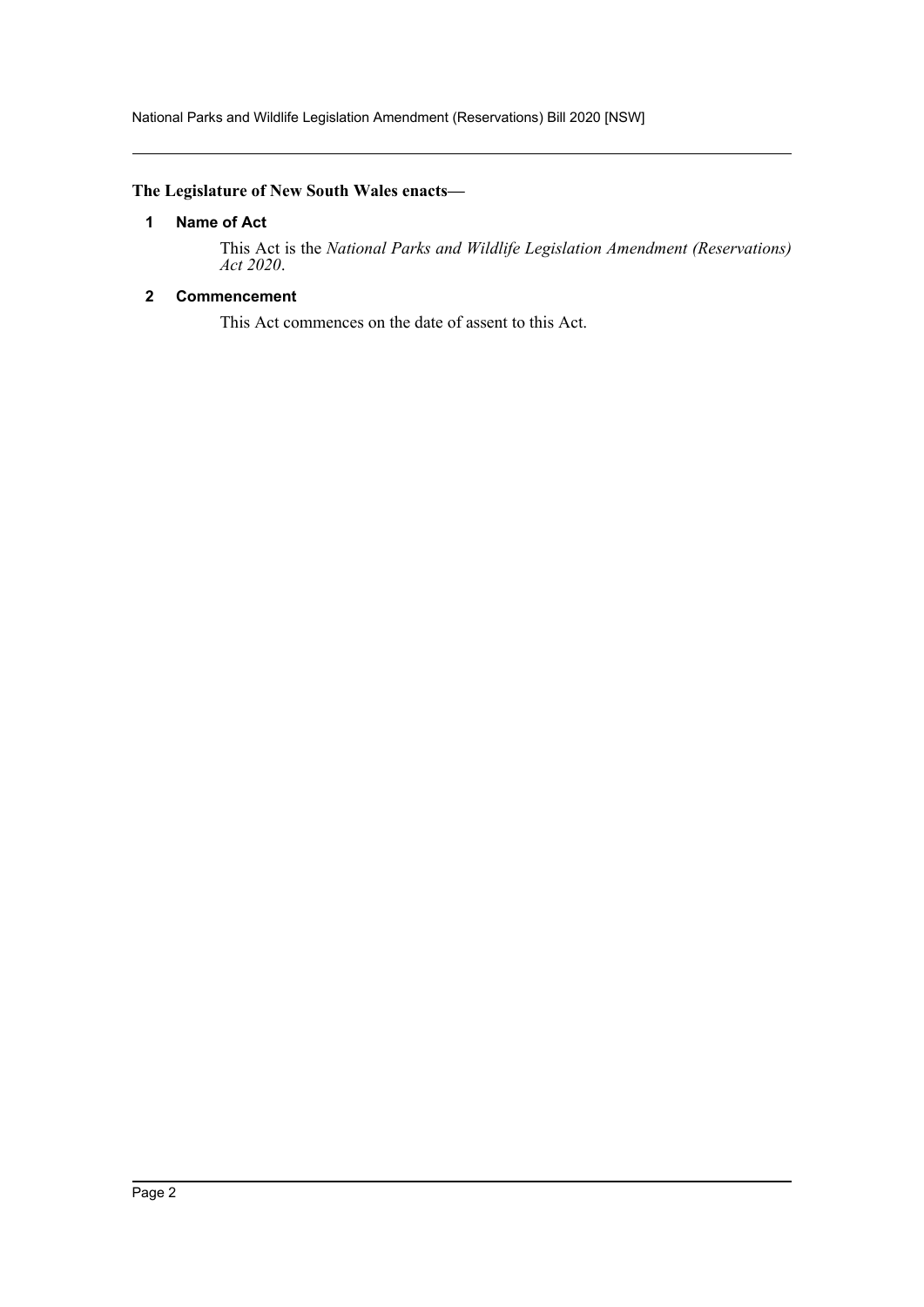### <span id="page-3-0"></span>**Schedule 1 Amendment of National Parks and Wildlife Act 1974 No 80**

#### **Schedule 2 Revocation of reservation or dedication of certain land**

Insert at the end of the Schedule, with appropriate Part and clause numbering—

### **Part Revocations under the National Parks and Wildlife Legislation Amendment (Reservations) Act 2020**

#### **Revocation of part of Abercrombie River National Park**

- (1) This clause applies to land having an area of about 0.38 hectares, as shown on the diagram marked MISC R 00356 (dated 6 April 2020) held in the Department of Planning, Industry and Environment, being part of Abercrombie River National Park.
- (2) The reservation under this Act as national park of land to which this clause applies is revoked.
- (3) On the revocation of the reservation as national park of land to which this clause applies, the land is vested in the Minister on behalf of the Crown for the purposes of Part 11 of this Act for an estate in fee simple, freed and discharged from all trusts, obligations, estates, interests, rights of way or other easements.
- (4) The Minister must not transfer land vested in the Minister under this clause unless the Minister is satisfied that appropriate compensation for the land has been provided.

#### **Revocation of part of Davidson Whaling Station Historic Site**

- (1) This clause applies to land having an area of about 15.39 hectares, being Lot 2 as shown on the diagram marked MISC R 00359 (dated 21 February 2020) held in the Department of Planning, Industry and Environment, being part of Davidson Whaling Station Historic Site.
- (2) The reservation under this Act as a historic site of land to which this clause applies is revoked.
- (3) On the revocation of the reservation as a historic site of land to which this clause applies, the land is vested in the Minister on behalf of the Crown for the purposes of Part 11 of this Act for an estate in fee simple, freed and discharged from all trusts, obligations, estates, interests, rights of way or other easements.

#### **Revocation of part of Kororo Nature Reserve**

- (1) This clause applies to land having an area of about 184 square metres, as shown on the diagram marked 0010 110 SP 2431 (dated 16 September 2020) held in the Department of Planning, Industry and Environment, being part of Kororo Nature Reserve.
- (2) The reservation under this Act as nature reserve of land to which this clause applies is revoked.
- (3) On the revocation of the reservation as nature reserve of land to which this clause applies, the land is vested in Transport for NSW for an estate in fee simple, freed and discharged from all trusts, obligations, estates, interests, rights of way or other easements.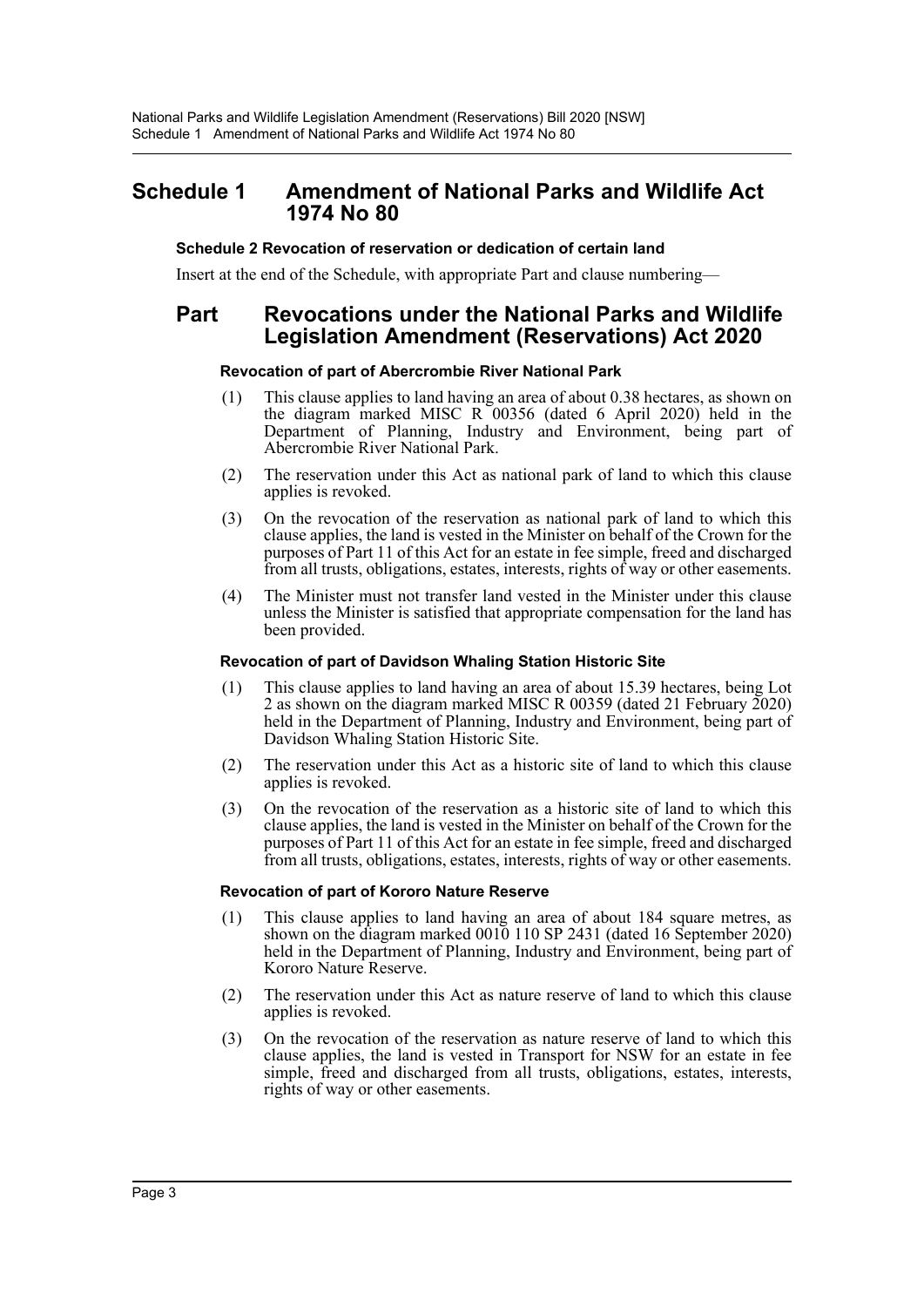#### **Revocation of part of Macquarie Pass National Park**

- (1) This clause applies to land having an area of about 16.61 hectares, being Lots 31–52 and Lots 54–94 as shown on the diagram marked 0025.4011.SS.4002 (dated 20 December 2019) held in the Department of Planning, Industry and Environment, being part of Macquarie Pass National Park.
- (2) The reservation under this Act as national park of land to which this clause applies is revoked.
- (3) On the revocation of the reservation as national park of land to which this clause applies, the land is vested in the Minister on behalf of the Crown for the purposes of Part 11 of this Act for an estate in fee simple, freed and discharged from all trusts, obligations, estates, interests, rights of way or other easements.
- (4) The Minister must not transfer land vested in the Minister under this clause unless the Minister is satisfied that appropriate compensation for the land has been provided.

#### **Revocation of part of Mount Jerusalem National Park**

- (1) This clause applies to land having an area of about 1.91 hectares, as shown on the diagram marked MISC R 00357 (dated 18 March 2020) held in the Department of Planning, Industry and Environment, being part of Mount Jerusalem National Park.
- (2) The reservation under this Act as national park of land to which this clause applies is revoked.
- (3) On the revocation of the reservation as national park of land to which this clause applies, the land is vested in the Minister on behalf of the Crown for the purposes of Part 11 of this Act for an estate in fee simple, freed and discharged from all trusts, obligations, estates, interests, rights of way or other easements.
- (4) The Minister must not transfer land vested in the Minister under this clause unless the Minister is satisfied that appropriate compensation for the land has been provided.

#### **Revocation of part of Munghorn Gap Nature Reserve**

- (1) This clause applies to land having an area of about 0.42 hectares, as shown on the diagram marked MISC R  $00358$  (dated 8 September 2020) held in the Department of Planning, Industry and Environment, being part of Munghorn Gap Nature Reserve.
- (2) The reservation under this Act as nature reserve of land to which this clause applies is revoked.
- (3) On the revocation of the reservation as nature reserve of land to which this clause applies, the land is vested in the Minister on behalf of the Crown for the purposes of Part 11 of this Act for an estate in fee simple, freed and discharged from all trusts, obligations, estates, interests, rights of way or other easements.
- (4) The Minister must not transfer land vested in the Minister under this clause unless the Minister is satisfied that appropriate compensation for the land has been provided.

#### **Revocation of part of Queens Lake State Conservation Area**

(1) This clause applies to land having an area of about 6.05 hectares, as shown on the diagram marked  $6852-2-05$  (dated 10 September 2020) held in the Department of Planning, Industry and Environment, being part of Queens Lake State Conservation Area.